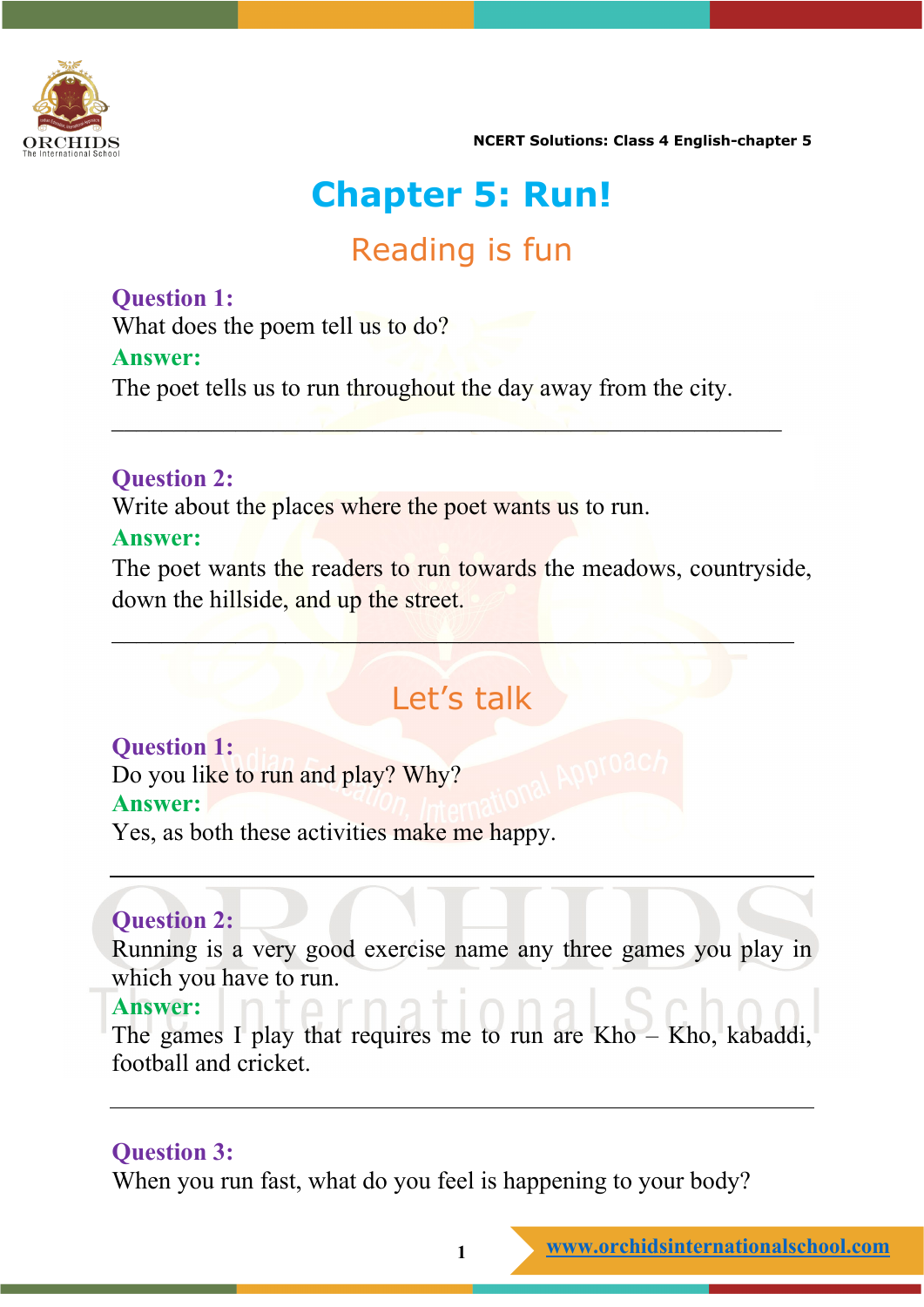

#### **Answer:**

When I run fast, I can feel my heartbeat louder, and my whole body gets warm & I start to sweat.

# Let's spell

## **Question 1:**

Some letters are missing in each word. Write ee or ea on each word.

| $Tr_{--}$ s                         | $s1$ p                            |
|-------------------------------------|-----------------------------------|
| $\text{Pl}_{-}$ s e                 | $b_{-}$ $p$                       |
| $T_{-}$ s e                         | $f$ t                             |
| $T_{-}$ ch                          | $m$ <sub>__</sub> t               |
| <b>Answers:</b>                     |                                   |
| $T$ rees                            | $s \lg e p$                       |
| P l e a s e                         | $b \underline{e} \underline{e} p$ |
| $T \underline{e} a s e$             | $f \underline{e} \underline{e} t$ |
| $T \underline{e} \underline{a} c h$ | meet                              |

## **Question 2:**

Now add more words with ee or ea and put them inside the bubbles.



Now add more words with ee or ea and put on the bubbles.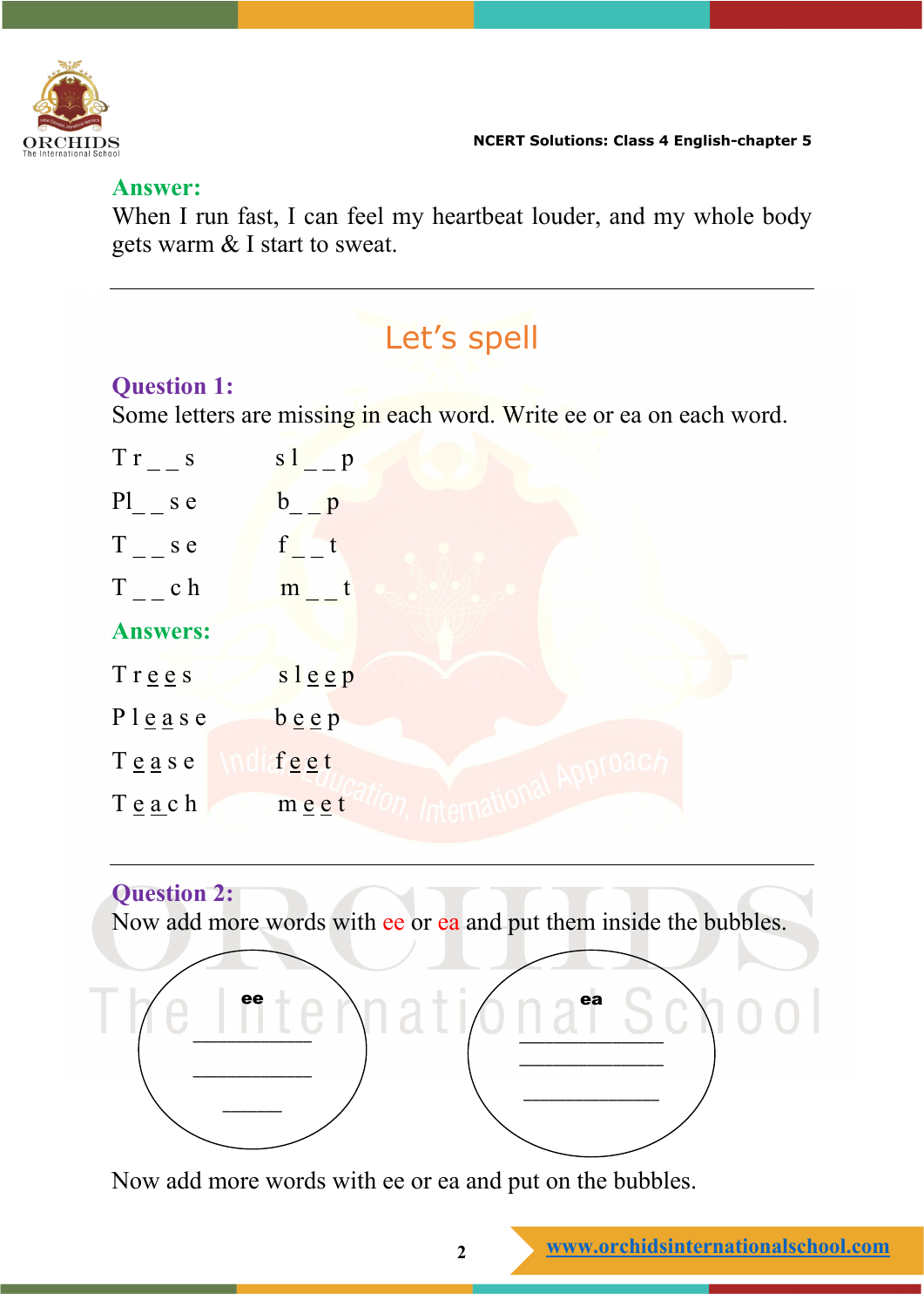



## Let's write

1. Answer the questions by looking at the picture on the opposite page.

Example: What is happening in picture 5?

The girl is diving into the water.

## **Question 1 (i):**

What is Mohan practicing in picture 4? **Answer:** He is practicing the high jump.

## **Question 1 (ii):**

What are Anil and his friends pulling in picture 3? Answer: They are pulling a rope.

## onal Schoo **Question 1 (iii):**

Where are the boats racing in picture 2? **Answer:** They are racing in a river.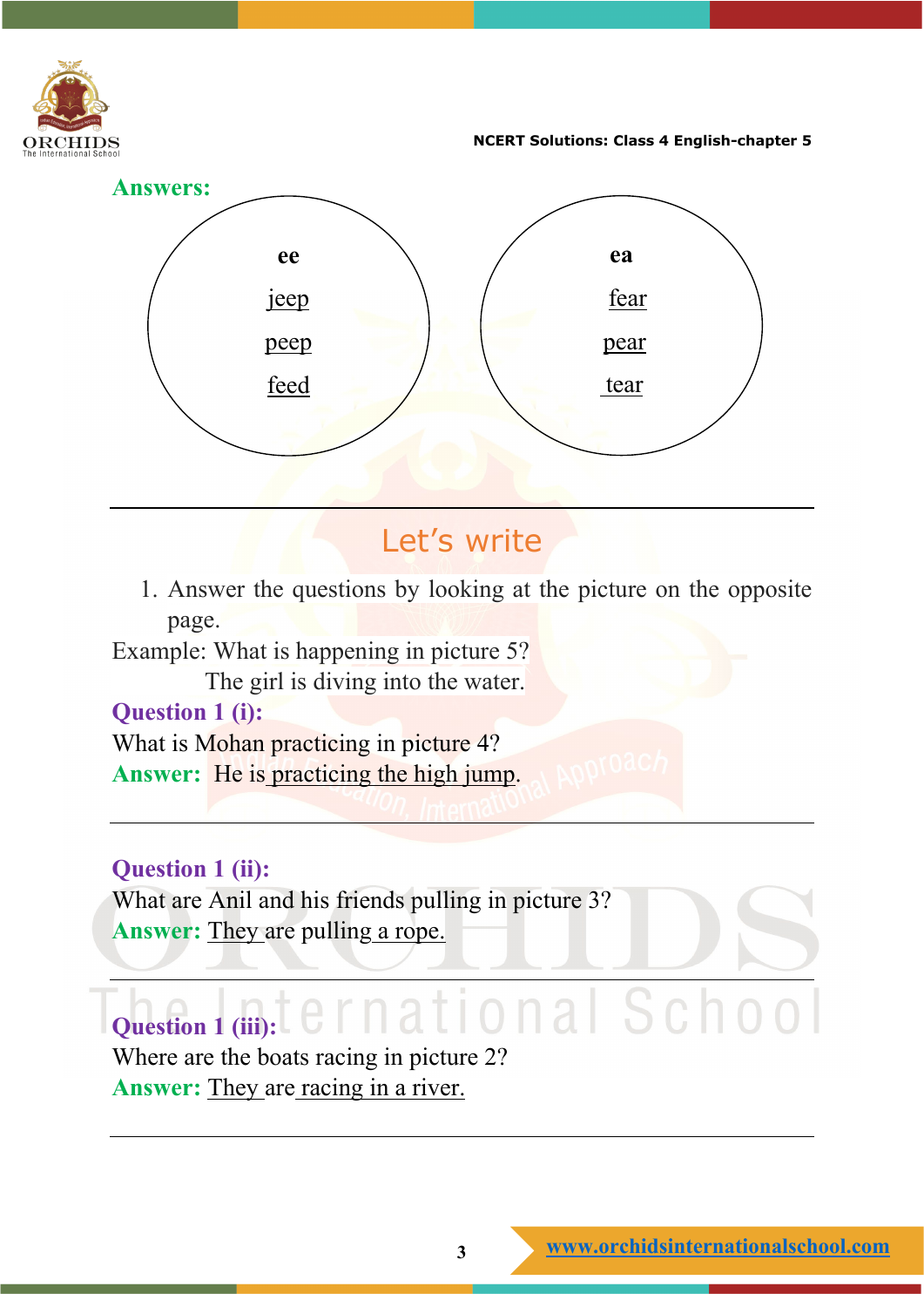

**Question 1 (iv):** What are the boys doing in picture 1. **Answer:** They are running a race.

### **Question 1 (v):**

What are the girls doing in picture 6? **Answer:** They are practising swimming.

### **Question 2:**

Now make one more question for each picture. Write the question in the space below each picture. Use how many, what are, where are/is, how, why, to make questions.

**Answer:**



How many boys are playing together?